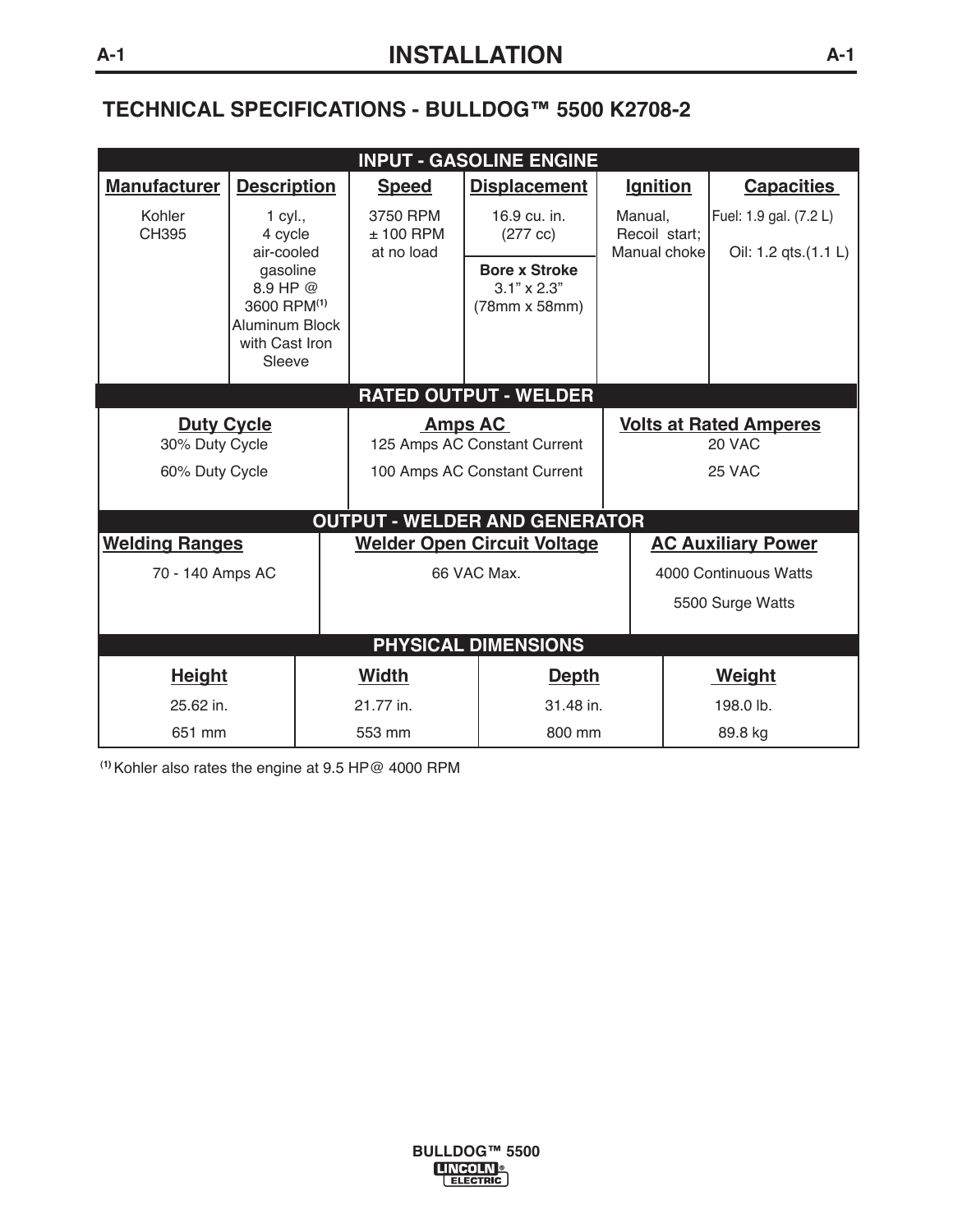## **SAFETY PRECAUTIONS**

**Read this entire installation section before you start installation.**

## **WARNING**

**Do not attempt to use this equipment until you have thoroughly read all the operation and maintenance manuals supplied with your machine. They include important safety precautions; detailed engine starting, operating, and maintenance instructions; and parts lists.**

------------------------------------------------------------------------

------------------------------------------------------------------------

------------------------------------------------------------------------

#### **ELECTRIC SHOCK can kill.**

Λ



- Do not touch electrically live parts or electrodes with your skin or wet clothing.
- Insulate yourself from the work and ground.

•Always wear dry insulating gloves.

#### **ENGINE EXHAUST can kill.**



- Use in open, well ventilated areas or vent exhaust to the outside.
- Do not stack anything on or near the engine.

#### **MOVING PARTS can injure.**



- Do not operate this equipment with any of its doors open or guards off.
- Stop the engine before servicing it.
- Keep away from moving parts.

Only qualified personnel should install, use, or service this equipment.

------------------------------------------------------------------------

## **LOCATION AND VENTILATION**

Whenever you use the BULLDOG™ 5500, be sure that clean cooling air can flow through the machine's gasoline engine and the generator. Avoid dusty, dirty areas. Also, keep the machine away from heat sources. Do not place the back end of the generator anywhere near hot engine exhaust from another machine. And of course, make sure that engine exhaust is ventilated to an open, outside area.

The BULLDOG™ 5500 must be used outdoors. Do not set the machine in puddles or otherwise submerge it in water. Such practices pose safety hazards and cause improper operation and corrosion of parts.

Always operate the BULLDOG™ 5500 with the case roof on and all machine components completely assembled. This will protect you from the dangers of moving parts, hot metal surfaces, and live electrical devices.

#### **STORING**

- 1. Store the machine in a cool, dry place when it's not in use. Protect it from dust and dirt. Keep it where it can't be accidentally damaged from construction activities, moving vehicles, and other hazards.
- 2. If you will be storing the machine for over 30 days, you should drain the fuel to protect fuel system and carburetor parts from gum deposits. Empty all fuel from the tank and run the engine until it stops from lack of fuel.
- 3. You can store the machine for up to 24 months if you use a gasoline stabilizing additive in the fuel system. Mix the additive with the fuel in the tank and run the engine for a short time to circulate the additive through the carburetor.
- 4. While the engine is still warm, drain the oil and refill with fresh oil per the engine manual.
- 5. Remove the spark plug and pour approximately 1/2 ounce (15 ml) of engine oil into the cylinder. Replace the spark plug and crank the engine slowly to distribute the oil.
- 6. Clean any dirt and debris from the cylinder and cylinder head fins and housing, rotating screen, and muffler areas.
- 7. Store in a clean, dry area.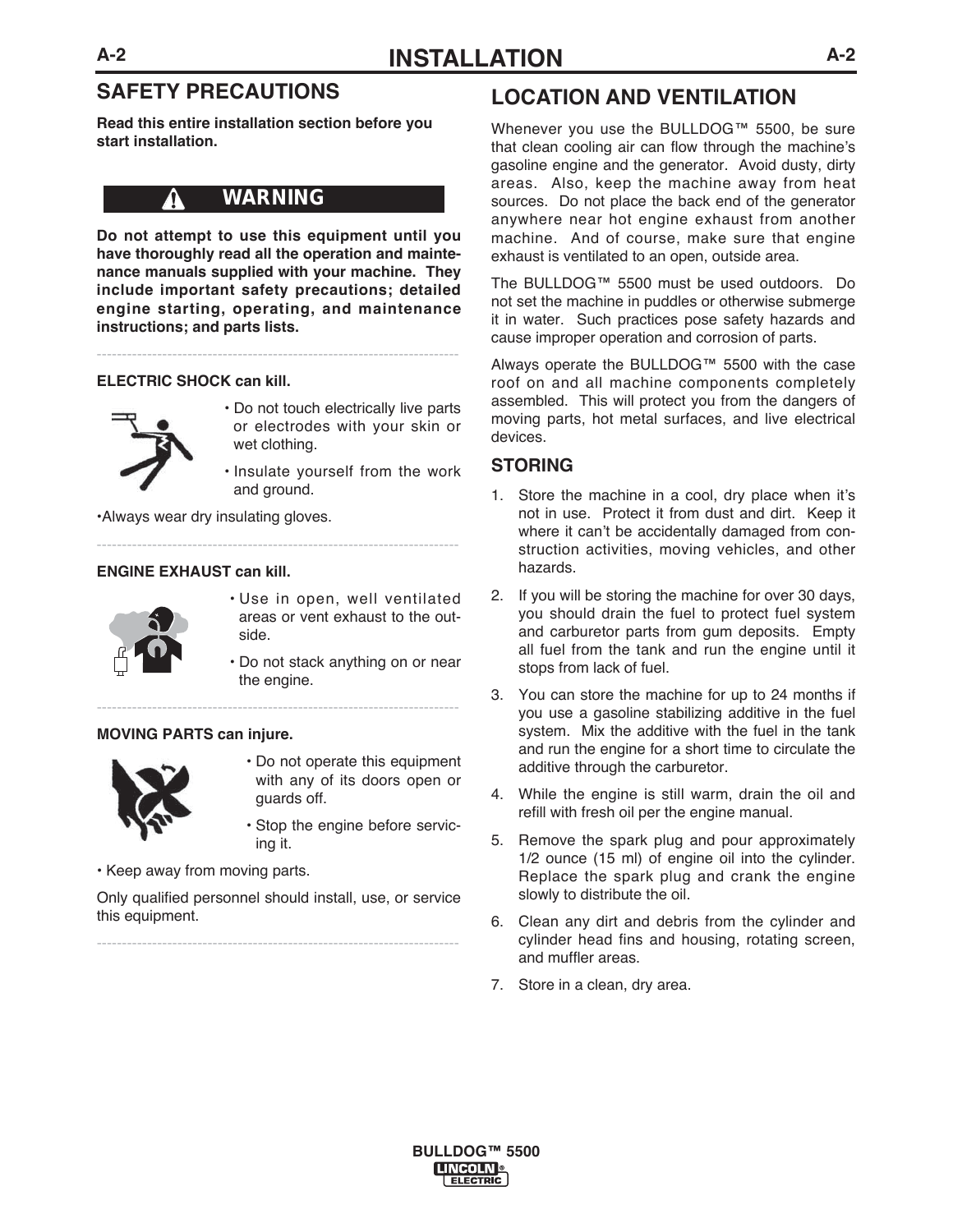# **STACKING**

BULLDOG™ 5500 machines CANNOT be stacked.

## **TILTING**

Place the machine on a secure, level surface whenever you use it or store it. Any surfaces you place it on other than the ground must be firm, non-skid, and structurally sound.

The gasoline engine is designed to run in a level position for best performance. It can operate at an angle, but this should never be more than 15 degrees in any direction. If you do operate it at a slight angle, be sure to check the oil regularly and keep the oil level full. Also, fuel capacity will be a little less at an angle.

## **LIFTING**

The BULLDOG™ 5500 should be lifted by two people. (See Specification section for weight). The LowLift™ grab bars on both ends make lifting easier.

## **PRE-OPERATION ENGINE SERVICE**

Read and understand the engine operating and maintenance instructions supplied with this machine before you operate the BULLDOG™ 5500.

## **WARNING**

- **Keep hands away from muffler or HOT engine parts.**
- **Stop the engine when fueling.**
- **Do not smoke when fueling.**
- **Remove fuel cap slowly to release pressure.**
- **Do not overfill tank.**
- **Wipe up spilled fuel and allow fumes to clear before starting engine.**

------------------------------------------------------------------------

**• Keep sparks and flame away from tank.**



The BULLDOG™ 5500 is shipped with the engine filled with SAE 10W30 oil. **CHECK THE OIL LEVEL BEFORE YOU START THE ENGINE.** This is an added precaution. Do not screw in dipstick when checking oil level. **DO NOT OVERFILL.** Be sure the fill plug is tight after servicing.



Fill the fuel tank with clean, fresh, regular grade (minimum 87 octane lead free gasoline. DO NOT MIX OIL WITH GAS. The BULLDOG™ 5500 capacity is approximately 1.9 gallons (7.2 Liter). **DO NOT OVER-FILL,** allow room in the fuel tank for fuel expansion.

## **SPARK ARRESTER**

Some federal, state or local laws may require gasoline engines to be equipped with exhaust spark arresters when they are operated in certain locations where unarrested sparks may present a fire hazard. The standard muffler included with this machine comes equipped with a spark arrestor.

## **BULLDOG™ 5500 Typical Fuel Consumption**

|                             | Kohler CH395       |  |
|-----------------------------|--------------------|--|
| INo Load                    | .31 Gallons/Hour   |  |
| 3750 RPM ±100 R.P.M.        | 1.17 (Liters/Hour) |  |
| <b>AC CC Weld Output</b>    | .54 Gallons/Hour   |  |
| 80 Amps @ 25 Volts          | 2.04 (Liters/Hour) |  |
| <b>Auxiliary Power 4000</b> | .74 Gallons/Hour   |  |
| Watts (120/240 Volts)       | 2.80 (Liters/Hour) |  |



**BULLDOG™ 5500 LINCOLN** ELECTRIC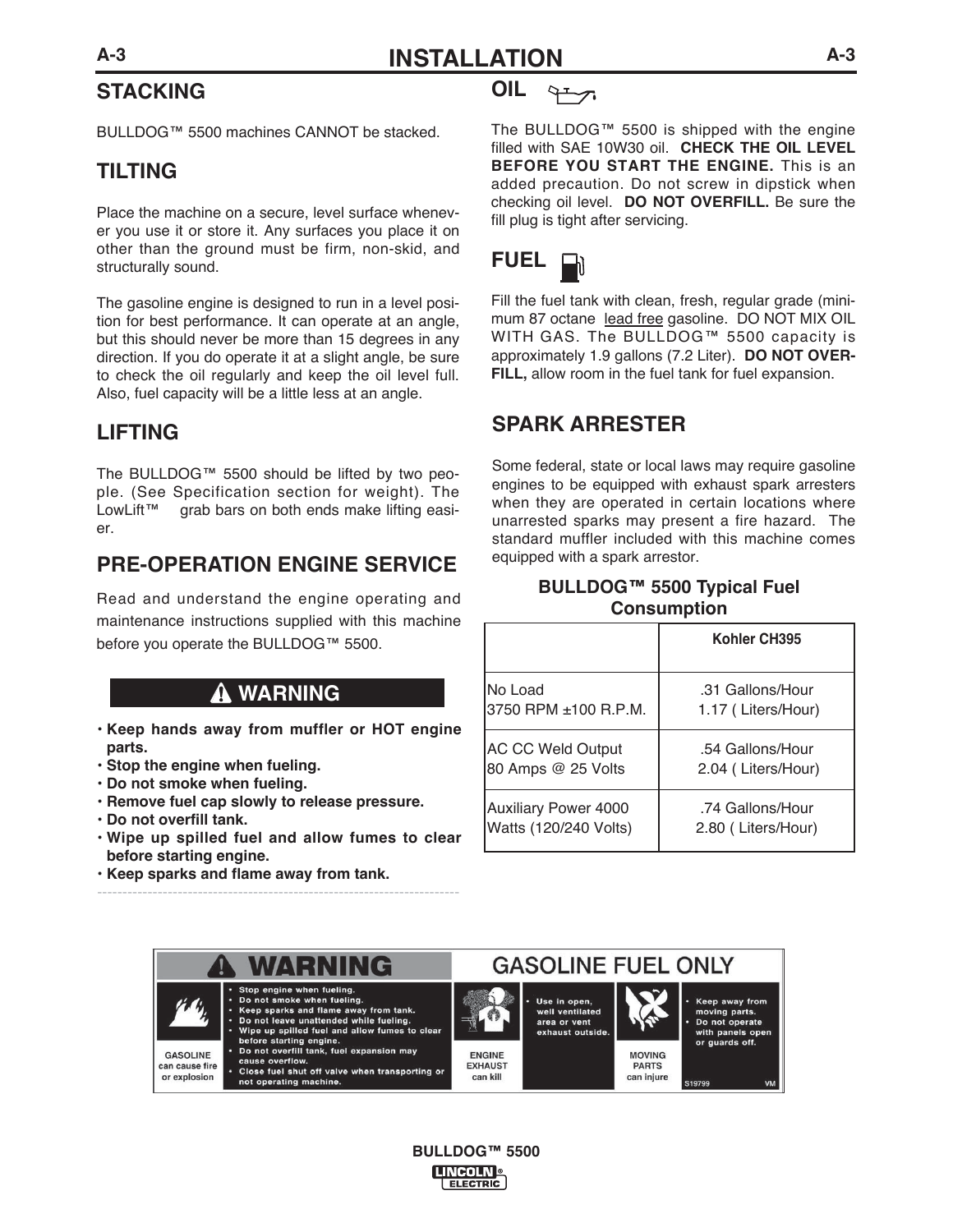## **A-4 INSTALLATION**

## **BULLDOG™ 5500 OUTPUT CONNECTIONS**



- **1. CURRENT CONTROL DIAL**
- **2. WELD OUTPUT TERMINALS (2)**
- **3. GROUND STUD**
- **4. CIRCUIT BREAKER 20 Amp**

# **ELECTRICAL OUTPUT CONNECTIONS**

See **Figure A.1** for the location of the current control dial, weld output terminals, ground stud, circuit breakers, 240 and 120 volt receptacles.

## **WELDING CABLE CONNECTIONS**

#### **Cable Size and Length**

Be sure to use welding cables that are large enough. The correct size and length becomes especially important when you are welding at a distance from the welder.

**Table A.1** lists recommended cable sizes and lengths for rated current and duty cycle. Length refers to the distance from the welder to the work and back to the welder. Cable diameters are increased for long cable lengths to reduce voltage drops.

- **5. RECEPTACLE 240 VOLT, 20 AMP**
- **6. DUPLEX RECEPTACLE (2)- 120 VOLT, 20 AMP**
- **7. HOUR METER**

## **TABLE A.1 RECOMMENDED WELDING CABLE SIZE AND LENGTH**

| <b>TOTAL COMBINED LENGTH OF</b><br><b>ELECTRODE AND WORK CABLES</b> |                            |  |  |  |
|---------------------------------------------------------------------|----------------------------|--|--|--|
| Cable<br><u>Length</u>                                              | 125 Amps<br>30% Duty Cycle |  |  |  |
| 0-50 ft (0-15m)                                                     | 6 AWG                      |  |  |  |
| 50-100 ft (15-30 m)                                                 | 5 AWG                      |  |  |  |
| 100-150 ft (30-46 m)                                                | 3 AWG                      |  |  |  |
| 150-200 ft (46-61 m)                                                | 2 AWG                      |  |  |  |
| 200-250 ft (61-76m)                                                 | 1 AWG                      |  |  |  |

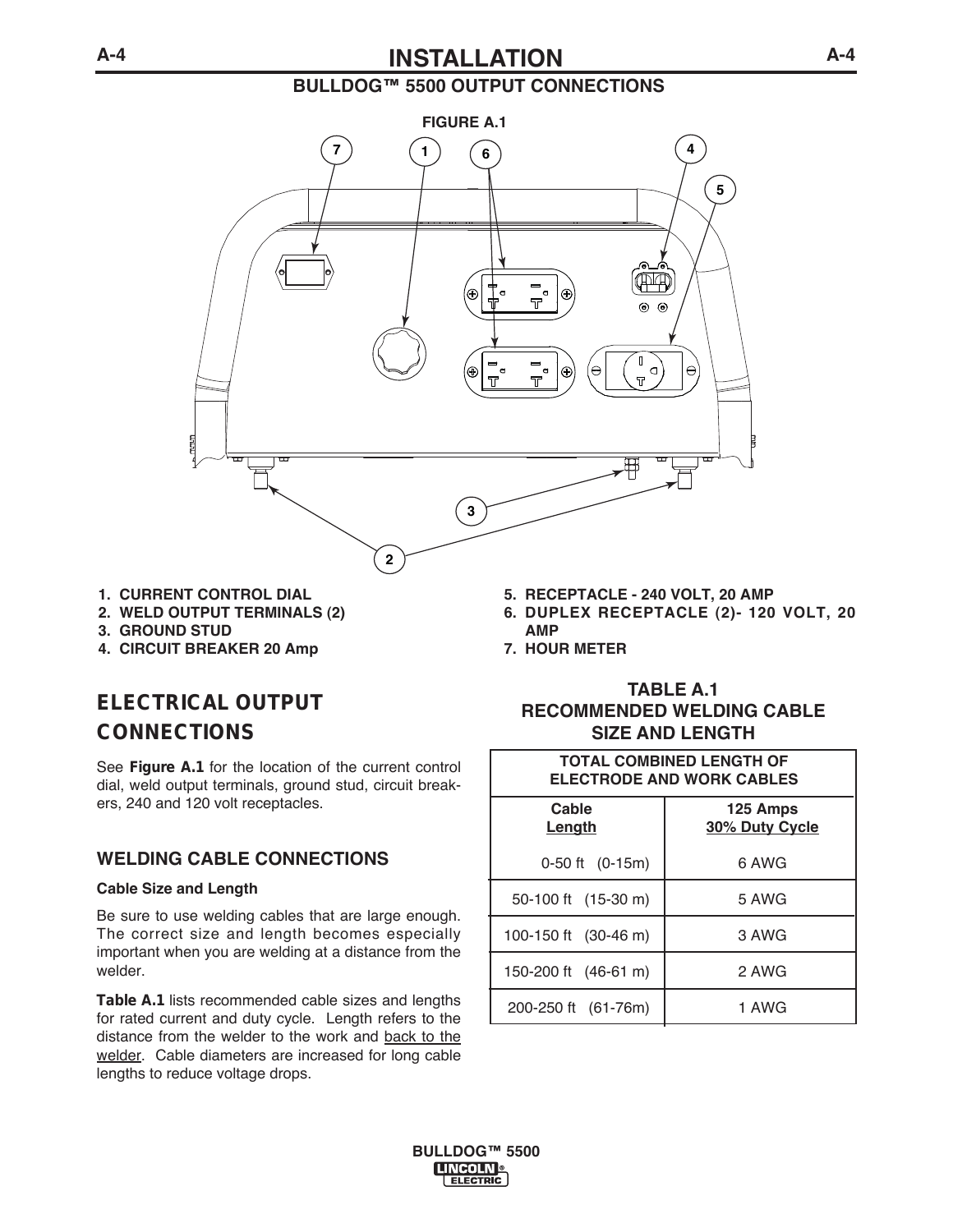#### **Cable Installation**

Install the welding cables to your BULLDOG™ 5500 as follows. See Figure A.1 for the location of parts.

- 1. The gasoline engine must be OFF to install welding cables.
- 2. Remove the 1/2 13 flanged nuts from the output terminals.
- 3. Connect the electrode holder and work cables to the weld output terminals. You can connect either cable to either terminal, since the BULLDOG™ 5500 provides AC weld current.
- 4. Tighten the flanged nuts securely.
- 5. Be certain that the metal piece you are welding (the "work") is securely connected to the work clamp and cable.
- 6. Check and tighten the connections periodically.

## **CAUTION**

- **Loose connections will cause the output terminals to overheat. The terminals may eventually melt.**
- **Do not cross the welding cables at the output terminal connection. Keep the cables isolated and separate from one another.**

**-----------------------------------------------------------**

Lincoln Electric offers a welding accessory kit with the properly specified welding cables. See the **ACCES-SORIES** section of this manual for more information.

## **ELECTRICAL CONNECTIONS MACHINE GROUNDING**



Because this portable engine driven welder creates its own power, it is not necessary to connect its frame to an earth ground, unless the machine is connected to premises wiring (home, shop, etc.)

To prevent dangerous electric shock, other equipment to which this engine driven welder supplies power must:

## **WARNING**

- **1. Be grounded to the frame of the welder using a grounded type plug.**
- **2. Be double insulated.**

 $\bf \Omega$ 

#### **Do not ground the machine to a pipe that carries explosive or combustible material.**

----------------------------------------------------------------------- When the BULLDOG™ 5500 is mounted on a truck or a trailer, the machine generator ground stud MUST be securely connected to the metal frame of the vehicle. See Figure A.1. The ground stud is marked with the symbol  $(\underline{\underline{\bot}})$ 

### **PLUGS AND HAND-HELD EQUIPMENT**

For further protection against electric shock, any electrical equipment connected to the generator receptacles must use a three-blade, grounded type plug or an Underwriter's Laboratories (UL) approved double insulation system with a two-blade plug.

Ground fault protection is recommended for hand held equipment.

## **WARNING**

**Never operate this machine with damaged or defective cords. All electrical equipment must be in safe condition.**

**-----------------------------------------------------------**

## **AUXILIARY POWER RECEPTACLES**

The control panel of the BULLDOG™ 5500 features these three auxiliary power receptacles:

- (Two) 20 amp, 120 volt duplex (double outlet) receptacle.
- A 20 amp 240 volt simplex (single outlet) receptacle.

#### See Figure A.1.

Through these receptacles the machine can supply up to 4,000 rated continuous watts and 5,500 surge watts of single-phase AC power.

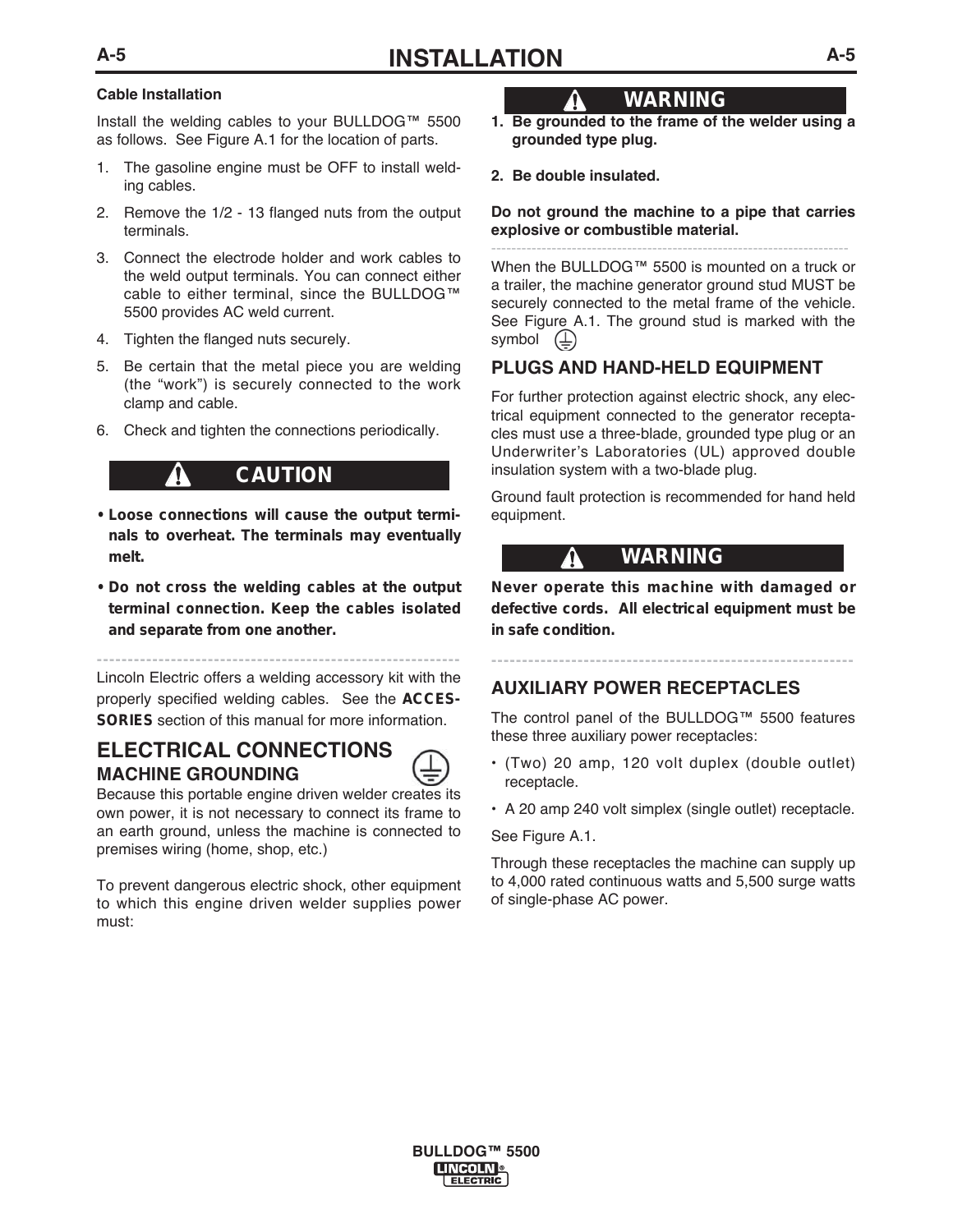### **PREMISES WIRING**

The BULLDOG™ 5500 is not recommended for premises wiring.

The BULLDOG™ 5500 does not have a combined 120/240 volt receptacle and cannot be connected to a premises as described in other Lincoln literature.

Remember that the BULLDOG™ 5500 is intended only for backup, intermittent use power.

Certain electrical devices cannot be powered by the BULLDOG™ 5500. Refer to Table A.2 for these devices.

### **CIRCUIT BREAKERS**



Auxiliary power is protected by circuit breakers. When the machine is operated in high temperature environments, the breakers may tend to trip at lower loads than normally.

#### **CAUTION**ŋ

**Never bypass the circuit breakers. Without overload protection, the BULLDOG™ 5500 could overheat and/or cause damage to the equipment being used.**

------------------------------------------------------------------------